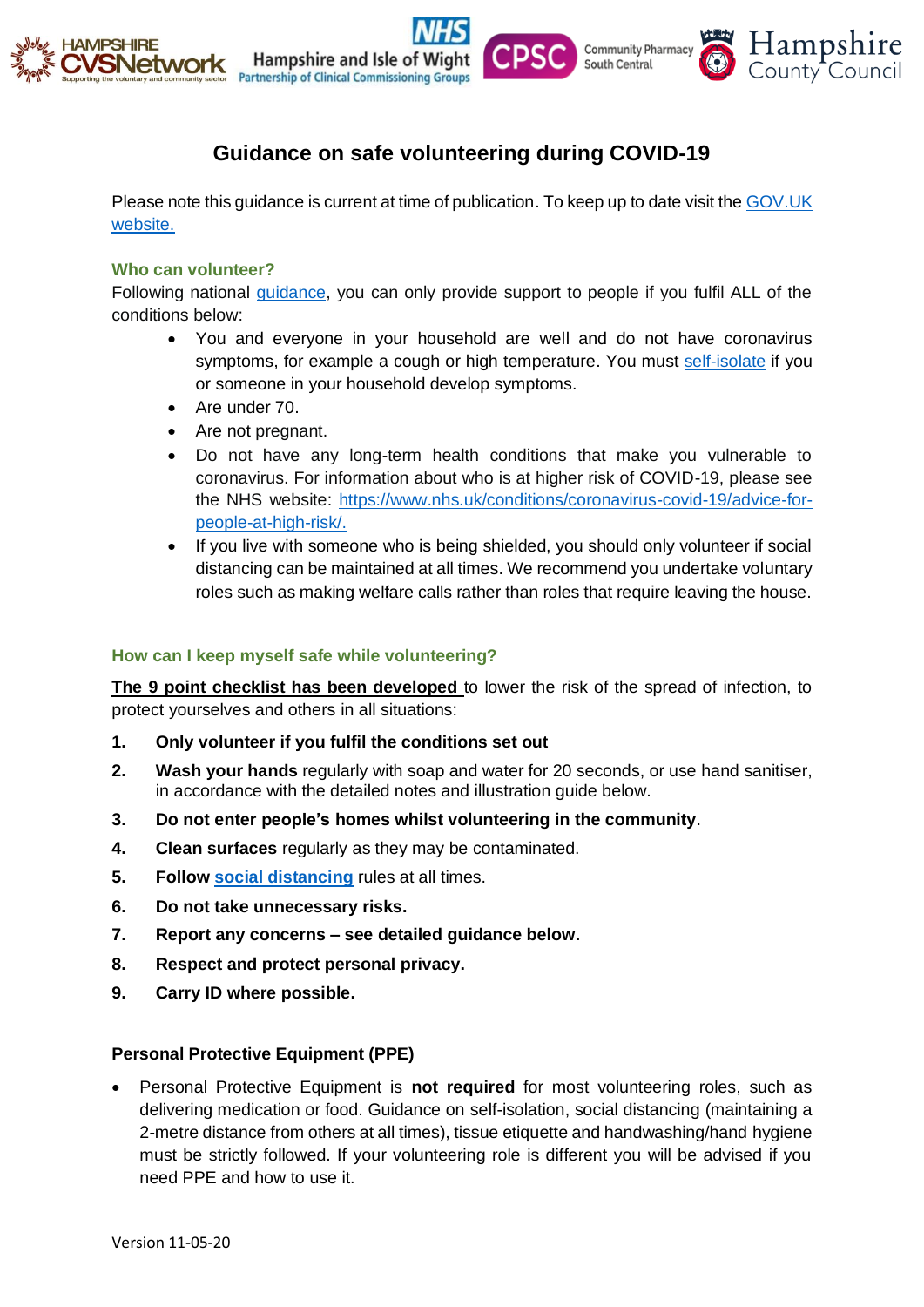



Hampshire and Isle of Wi

- Hands must be washed regularly with soap and water for 20 seconds, and always in the following situations. Use hand sanitiser with at least 60% alcohol only if soap and water are not available.
	- $\circ$  When you arrive at and before you leave a setting (i.e. home, supermarket) including your place of volunteering

Hampshire

County Council

**Community Pharmacy** 

South Central

- o On entering any area where food is being handled
- o Before and after handling any food
- o In between tasks
- o Before and after handling and opening packaging, money, receipts and cleaning supplies
- o Between deliveries to houses
- $\circ$  After touching anything that residents, other volunteers, or delivery drivers may have contaminated, such as doorbells, handrails and door handles
- o After cleaning
- o Always after using the toilet or going into the toilet areas
- $\circ$  After touching your face, sneezing, coughing and blowing your nose
- o After smoking
- o Any time hands are contaminated
- o After touching rubbish

# **Tissue etiquette**

- Carry disposable tissues with you at all times in case of sneezing or coughing
- Cover your mouth and nose with a tissue or use the crook of your arm (elbow), not hands, when coughing or sneezing
- Always put used tissues in the bin immediately and wash your hands afterwards
- Avoid touching eyes, nose and mouth, particularly with unwashed hands

# **Cleaning Surfaces**

- Clean all surfaces before and after activities including high touch areas such as door handles, telephones, desks and computer keyboards
- Drivers delivering packages should clean the common touch points in their car (steering wheel, gear stick, radio, door and boot handles, window and seat belt mechanisms, for example) before they start deliveries and when they finish

# **Respect and protect personal privacy**

You may come into contact with and use confidential personal information about people such as names and addresses or even information about a customer's circumstances, families, health or other private matters. You must not disclose any personal data to others. You must only use the data for the purpose for which it has been given.

Please be mindful of the organisations you are representing and the people you are supporting before posting anything on social media. You must not share personal details on social media.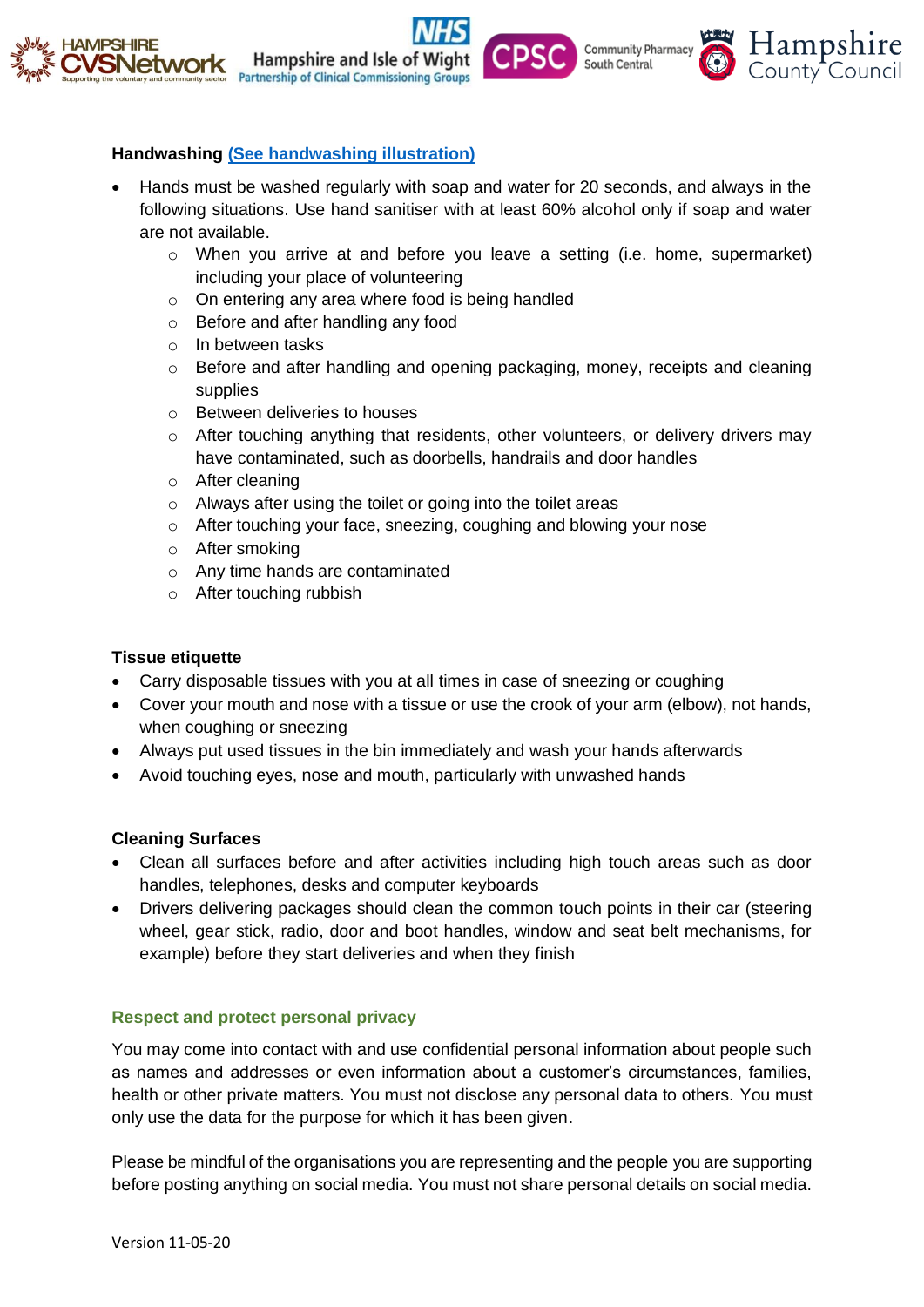

Volunteers and the people you help are entitled to receive the same treatment regardless of their gender, culture, sexual orientation, marital status, age, race, colour, ethnic or national origin, religious belief, disability or background. We ask and encourage you to treat all other volunteers, staff, and people you support equally and with respect.

Hampshire

County Council

**Community Pharmacy** 

South Central

# **Reporting concerns**

If anyone is in immediate danger, please contact 999.

Hampshire and Isle of Wi

#### **Adults**

If someone is at risk or appears to have care and support needs that are not being met, for example they are struggling to keep themselves clean or prepare food - contact the Coronavirus Hampshire Helpline: Hantshelp4vulnerable on **0333 370 4000.**

If someone is at risk of neglect or abuse - contact Hampshire Adult Services' Referrals and Enquiries **0300 555 1386.** For out of hours referral contact **0300 555 1373.**

You should be aware to look out for signs such as domestic abuse, drug or alcohol misuse and decline in mental wellbeing and report any concerns to **0300 555 1386.**

# **Children**

If you believe a child or young person is at risk of significant harm, neglect or injury, report your concerns to **0300 555 1384**. For further information and guidance please visit <https://www.hampshirescp.org.uk/>

# **Delivering food parcels**

- On arrival park as close to the property as possible but safely.
- Ensure you lift any items safely
- Ring doorbell or knock following the process requested by the individual (knock loudly, wait patiently due to low mobility)
- Leave the items on the doorstep. (There may also be a chair or table left out for those who cannot bend down to ground level)
- Step back at least 2 metres
- Confirm with the recipient that the parcel is their delivery as arranged. (Some parcels will be designed for the recipient to ensure their dietary or nutritional needs are catered for. It is important they receive the correct parcel)
- Advise recipient to collect and take inside

# **Collecting and delivering medication**

# **Collection**

- We recommend where possible that you pick up prescriptions from Pharmacies in batches
- To avoid the potential for confusion, you must also complete all deliveries from a single pharmacy before picking up further prescriptions or delivery from another pharmacy
- Be prepared to provide your ID at the pharmacy
- If you are required to queue, lead by example and keep a 2-metre distance from others.
- Please ensure all packages are sealed and labelled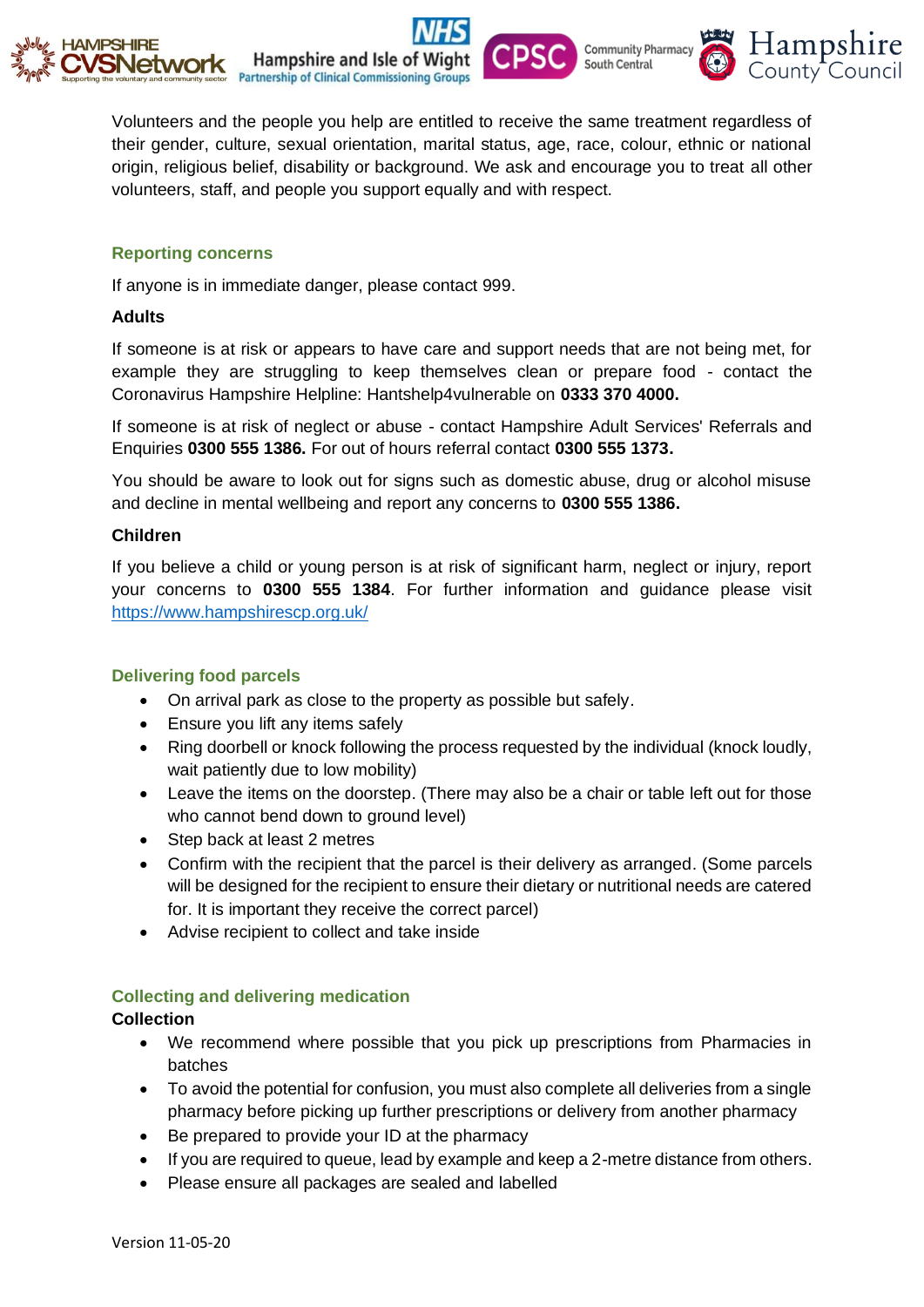



**Community Pharmacy** 

South Central

Hampshire

County Council

• Store the packets securely and don't leave medication in view in a vehicle

**Hampshire and Isle of Wic** 

**Partnership of Clinical Commissioning Groups** 

• Prioritise any deliveries that may contain an item requiring cold storage. If delivery cannot be fulfilled for such an item, ensure that it is returned promptly to the pharmacy

#### **Delivery**

- Do not enter houses
- Ring doorbell or knock following the process requested by the individual (knock loudly, wait patiently due to low mobility)
- Stand at least 2 metres away
- If the recipient does not come to the door, remember to wait for someone who has low mobility to get to the door. You can also ring their contact number if no answer
- Verify you are at the correct address by knocking without asking for the recipient by name and stating 'pharmacy delivery, can you confirm your name/name of the person expecting delivery?'
- Ask the recipient to close the door before placing the medication on the doorstep and stand at least 2 metres away (There may also be a chair or table left out for those who cannot bend down to ground level)
- If delivery is not successful, **you must** return the prescription to the pharmacy before it closes. You must not keep the prescription to reattempt delivery at a later date. Be aware of the pharmacy closing times
- Undelivered prescriptions must not be held overnight in volunteers/team personal homes, in an office or within the vehicle
- **Under no circumstances** may prescriptions be posted through the letter box, as it becomes irretrievable if a mistaken address is made and maybe harmful to any pets, children or vulnerable people within the household
- Confirm with your organiser that deliveries have been completed
- DO NOT offer any advice or instructions on the use of the medicine (including over the counter medicines) – the recipient should be encouraged to contact the pharmacy if they have any queries
- Only deliver over the counter medicines which are within the maximum amount able to be purchased by any one person – e.g. Box of 32 paracetamol. Excess orders should not be obtained or delivered
- DO NOT take any financial payment for delivery of the prescription/medication. Any payment required must be directly from the recipient to pharmacy via telephone card payment.

# **Driving passengers**

Public Health England guidance is that you keep yourself safe and others around you. You can leave the house to help someone, but [Government general guidance for volunteers](https://www.gov.uk/government/publications/coronavirus-how-to-help-safely--2/coronavirus-how-to-help-safely) states that if you are doing this, you must not share a car with them. Guidance for [patient](https://www.england.nhs.uk/coronavirus/wp-content/uploads/sites/52/2020/03/C0035-patient-transport-services-27-March-2020.pdf)  [transport services](https://www.england.nhs.uk/coronavirus/wp-content/uploads/sites/52/2020/03/C0035-patient-transport-services-27-March-2020.pdf) suggests that volunteers will continue to be relied on to support these journeys.